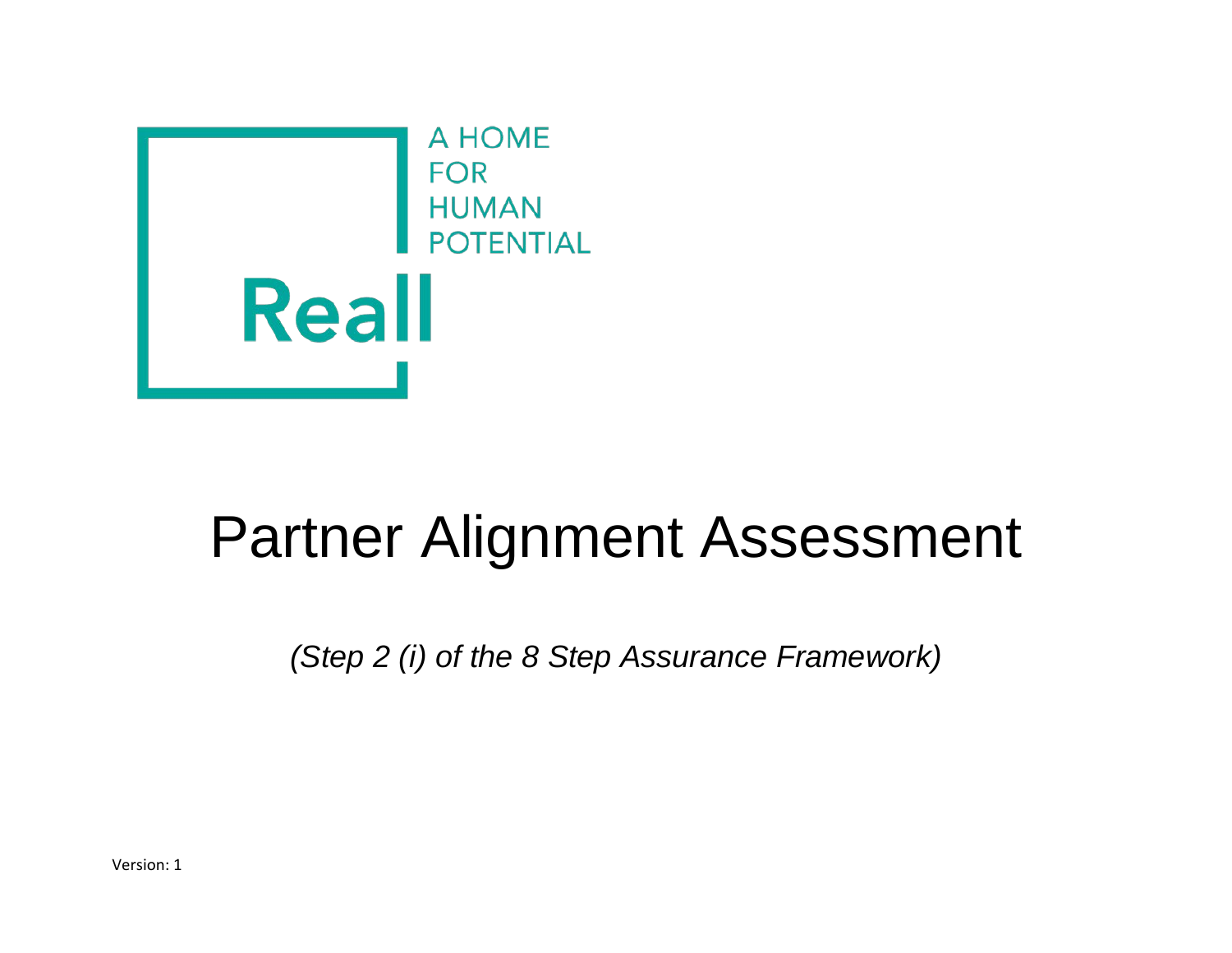## Phase 1: Partner Alignment Assessment

*This Partner Alignment tool allows Reall to undertake an initial systematic assessment of any potential partner to ensure a good fit with the goals/needs of the partnership before undergoing Reall's in depth organisational assessment. This tool could be used as a starting point for exploring a potential relationship by providing a basis for initial discussions with key players involved at both senior and operational levels.*

*The scoring system is designed to show at a high level, areas of potential strengths and weaknesses and highlights whether it is appropriate to undertake a more detailed analysis that is necessary for becoming a partner with Reall. There is no set pass/fail mark.*

Point Scoring System 1: Very Poor 2: Poor 3: Average 4: Good 5: Very Good

| <b>Partner Details</b>                                     | Country                      |
|------------------------------------------------------------|------------------------------|
| (Insert partner name, address<br>and company registration) | <b>Reall Recommendation</b>  |
|                                                            | <b>Reall Contact Officer</b> |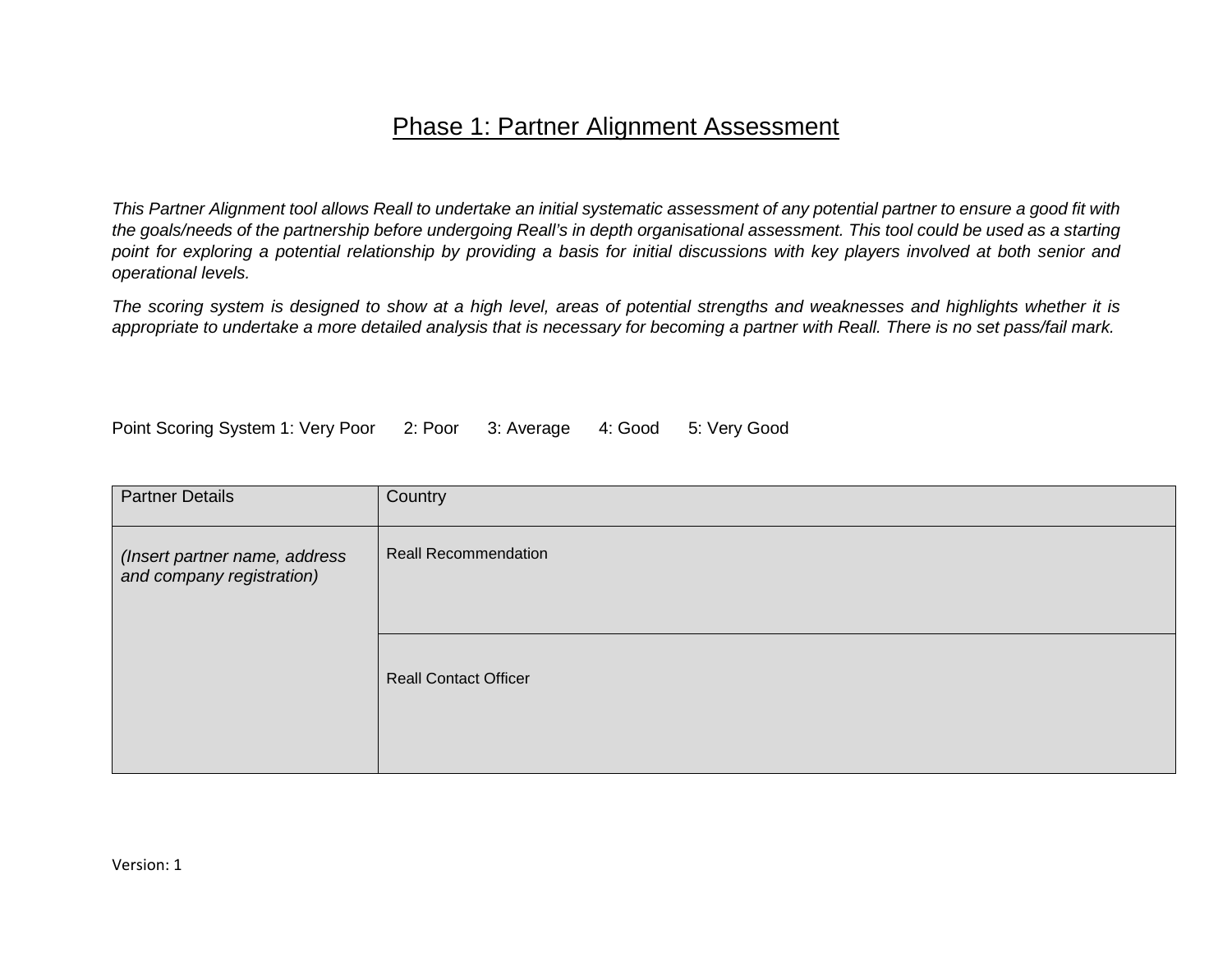|                                                                      | <b>Assessment Date</b>    |                |              |   |   |                                                  |  |
|----------------------------------------------------------------------|---------------------------|----------------|--------------|---|---|--------------------------------------------------|--|
|                                                                      |                           |                |              |   |   |                                                  |  |
|                                                                      | <b>Additional details</b> |                |              |   |   |                                                  |  |
| <b>Score</b>                                                         | $\mathbf{1}$              | $\overline{2}$ | $\mathbf{3}$ | 4 | 5 | Reasons/Comments                                 |  |
| Does the organisation align with<br>the vision and mission of Reall? |                           |                |              |   |   | (If no, insert here any plans for the<br>future) |  |
| Commitment to Reall's critical actions:                              |                           |                |              |   |   |                                                  |  |
| Scalability                                                          |                           |                |              |   |   |                                                  |  |
| Innovation                                                           |                           |                |              |   |   |                                                  |  |
| <b>Partner Quality</b>                                               |                           |                |              |   |   |                                                  |  |

Version: 1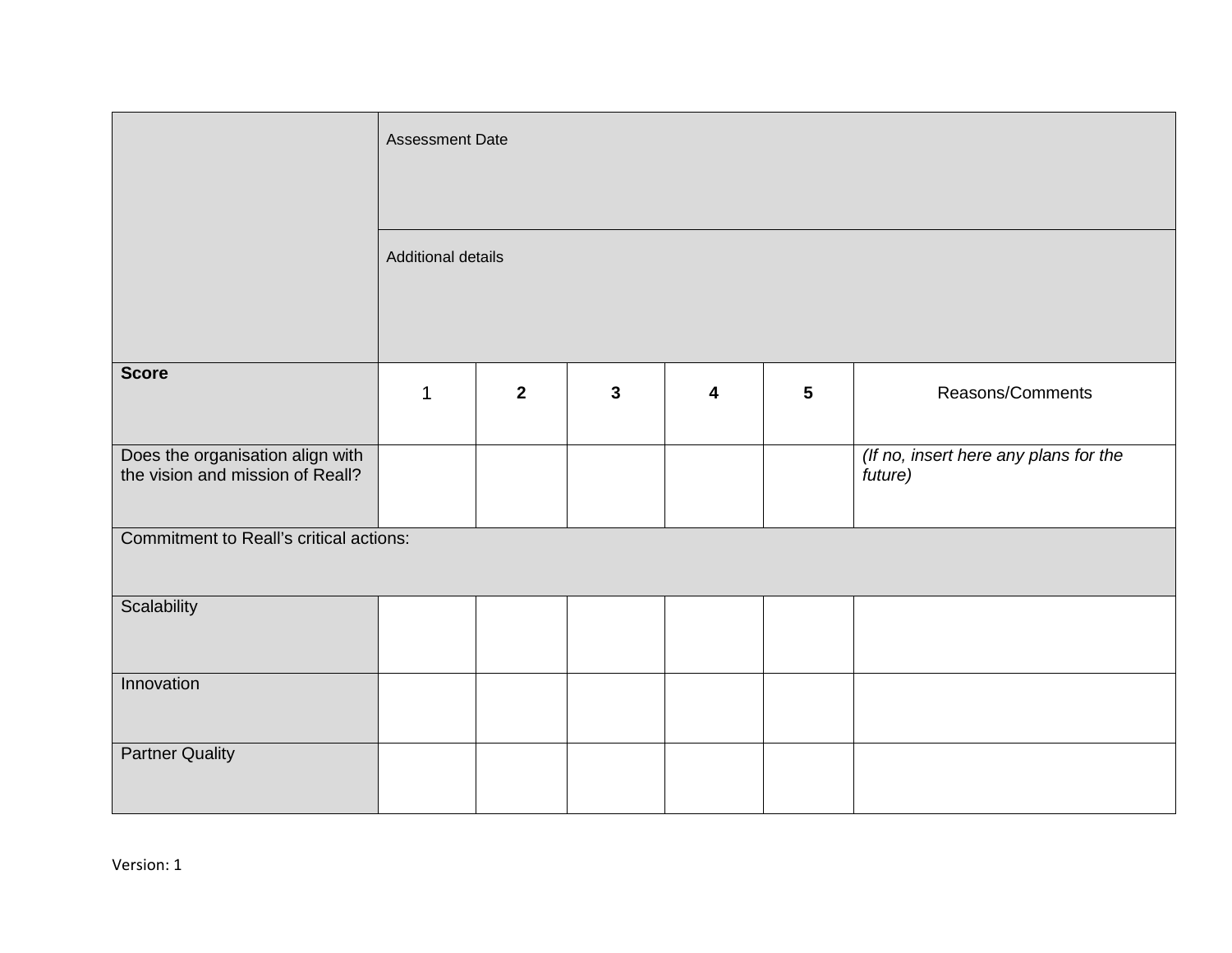| Collaborators                                                                                                                      |  |  |                                                                              |
|------------------------------------------------------------------------------------------------------------------------------------|--|--|------------------------------------------------------------------------------|
| Evidence & Ideas                                                                                                                   |  |  |                                                                              |
| Stewardship of Capital                                                                                                             |  |  |                                                                              |
| Is the organisation focused on<br>the affordable homes market?                                                                     |  |  | (If no, insert any plans for the future)                                     |
| Does the organisation have a<br>long term commitment to<br>transforming the affordable<br>homes market?                            |  |  |                                                                              |
| Does the organisation target the<br>bottom 40% of the income<br>pyramid? If not, who is the target<br>market, can/will they align? |  |  | (If no, insert any plans for the future)                                     |
| Credibility of business model<br>(leading/lead to a good track<br>record in the sector)                                            |  |  |                                                                              |
| What is the organisations stage<br>of development?                                                                                 |  |  | (1 being weak governances/processes,<br>5 being strong governance/processes) |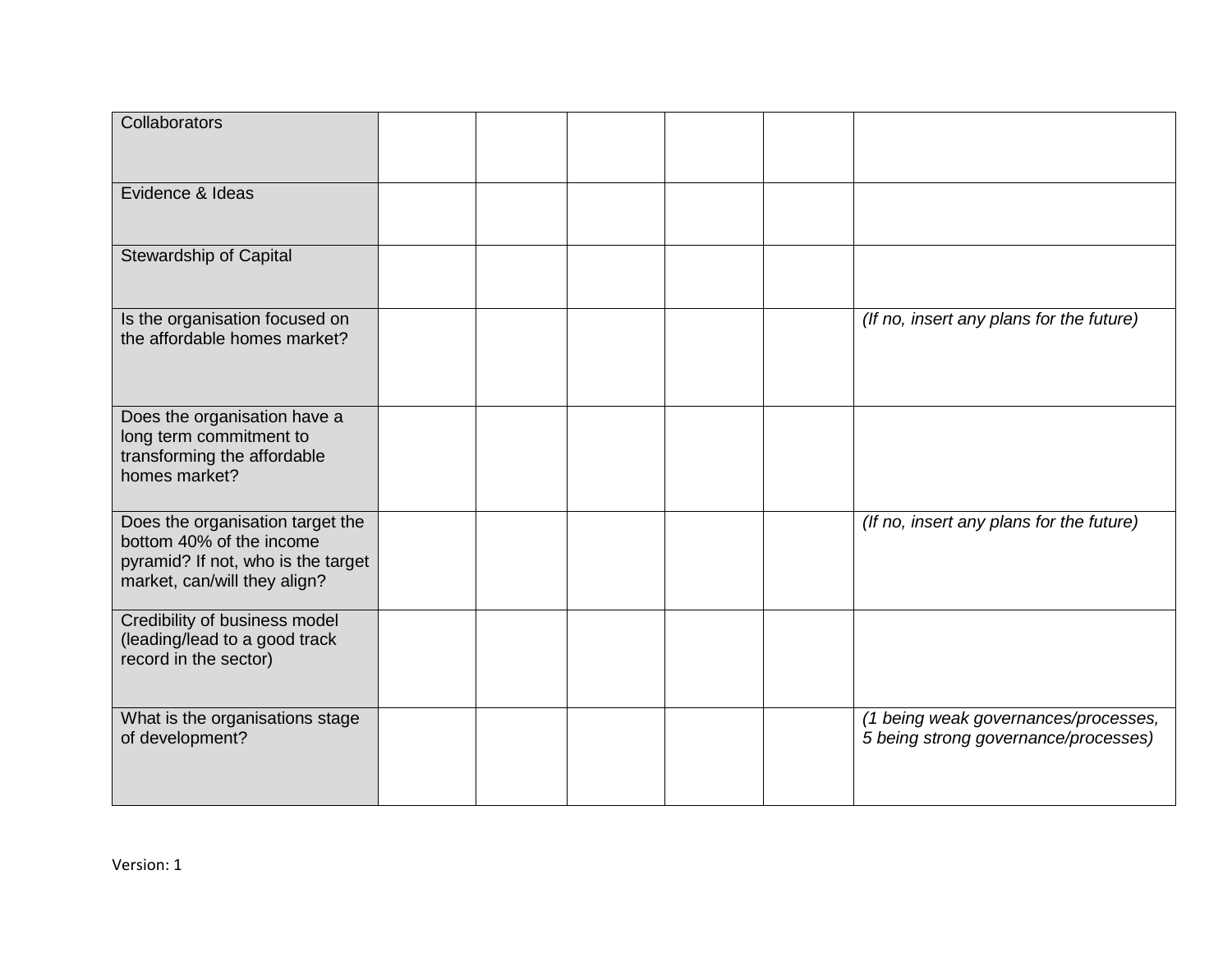| Organisation's link to local<br>markets and key stakeholders,<br>government institutions |  |  |  |
|------------------------------------------------------------------------------------------|--|--|--|
|                                                                                          |  |  |  |

| <b>Total Score</b>  |  |
|---------------------|--|
| Accept/Reject/Adapt |  |

Decision and Justification:

Action:

Version: 1